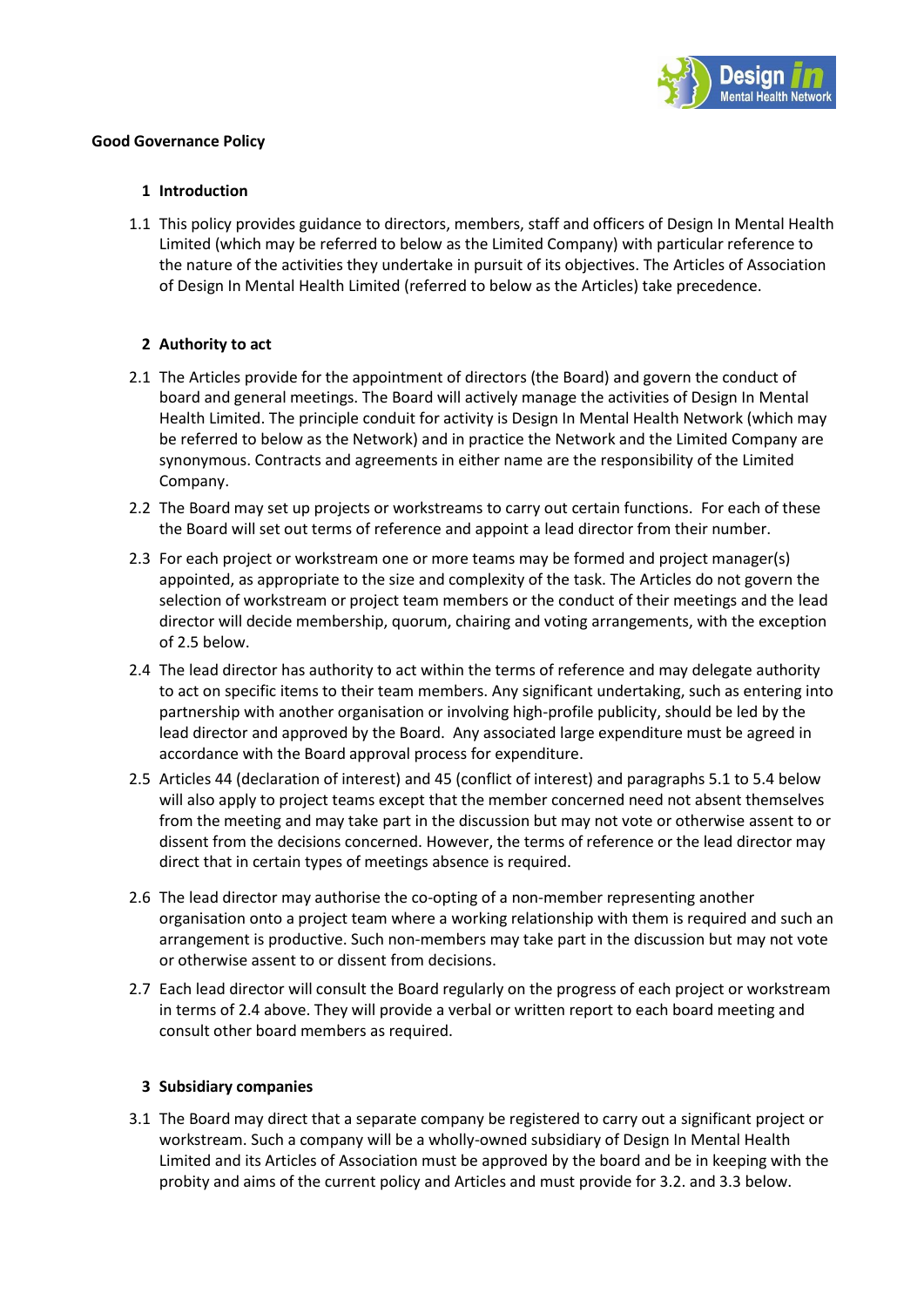

- 3.2 The appointment of any directors and officers of the subsidiary company must be approved by the Board of Design In Mental Health Limited, who will also appoint a lead director from their number to monitor the activities of the company.
- 3.3 Any surplus generated or proceeds on winding up of a subsidiary company will belong to Design In Mental Health Limited.
- 3.4 Each lead director will consult the Board regularly on the progress of each subsidiary company. They will provide a verbal or written report to each Board meeting and consult other Board members as required. Any significant undertaking, such as entering into partnership or contract with another organisation, significant expenditure or involving high-profile publicity, should be approved by the Board.

# **4 Intellectual Property**

- 4.1 Any idea, proposal, design or other creation arising from the activity of the Limited Company shall be the intellectual property of Design In Mental Health Limited and will be regarded as the collaborative effort of the membership.
- 4.2 The Board on behalf of Design In Mental Health Limited will retain the right to any intellectual property when setting up a project, workstream or subsidiary to utilise it, and will assert that right over any partner organisation or non-member involved.
- 4.3 The Board may sell or divest this right in pursuit of the aims.
- 4.4 Members must take reasonable steps to safeguard the intellectual property of Design In Mental Health Limited.

#### **5 Conflict of Interest**

- 5.1 Articles 44 and 45 cover conflict of interest in Board conduct and 2.5 and 3.1 above cover conflict of interest in projects and workstreams. Similar standards shall apply to any situation where a member enacts or discusses the business of Design In Mental Health Limited.
- 5.2 Members are encouraged to discuss and publicise the aims and activities of Design In Mental Health Limited in broad terms wherever it is constructive to do so.
- 5.3 Where a member has loyalty to another person or organisation, their loyalty to Design In Mental Health Limited must take precedence when discussing or conducting the business of the latter. They must separate the business of the two organisations by means of separate discussions or meetings with separate records and publicity.
- 5.4 The chair of any meeting of the Board, the members, a project, workstream or subsidiary company shall request brief declarations of interest at the start and a record of them shall be made in the minutes. These minutes shall collectively form a live register of interests to be maintained by the Board.

#### **6 Communication**

- 6.1 Members are encouraged to discuss and publicise the aims and activities as in 5.2 above in order to raise awareness and improve participation in the activities.
- 6.2 The normal means of communication between members will be through information sent out to members, discussion at general and Board meetings, and any forum (such as a conference or interactive website) set up as a project or workstream. Certain forms of communication are set out in the Articles.